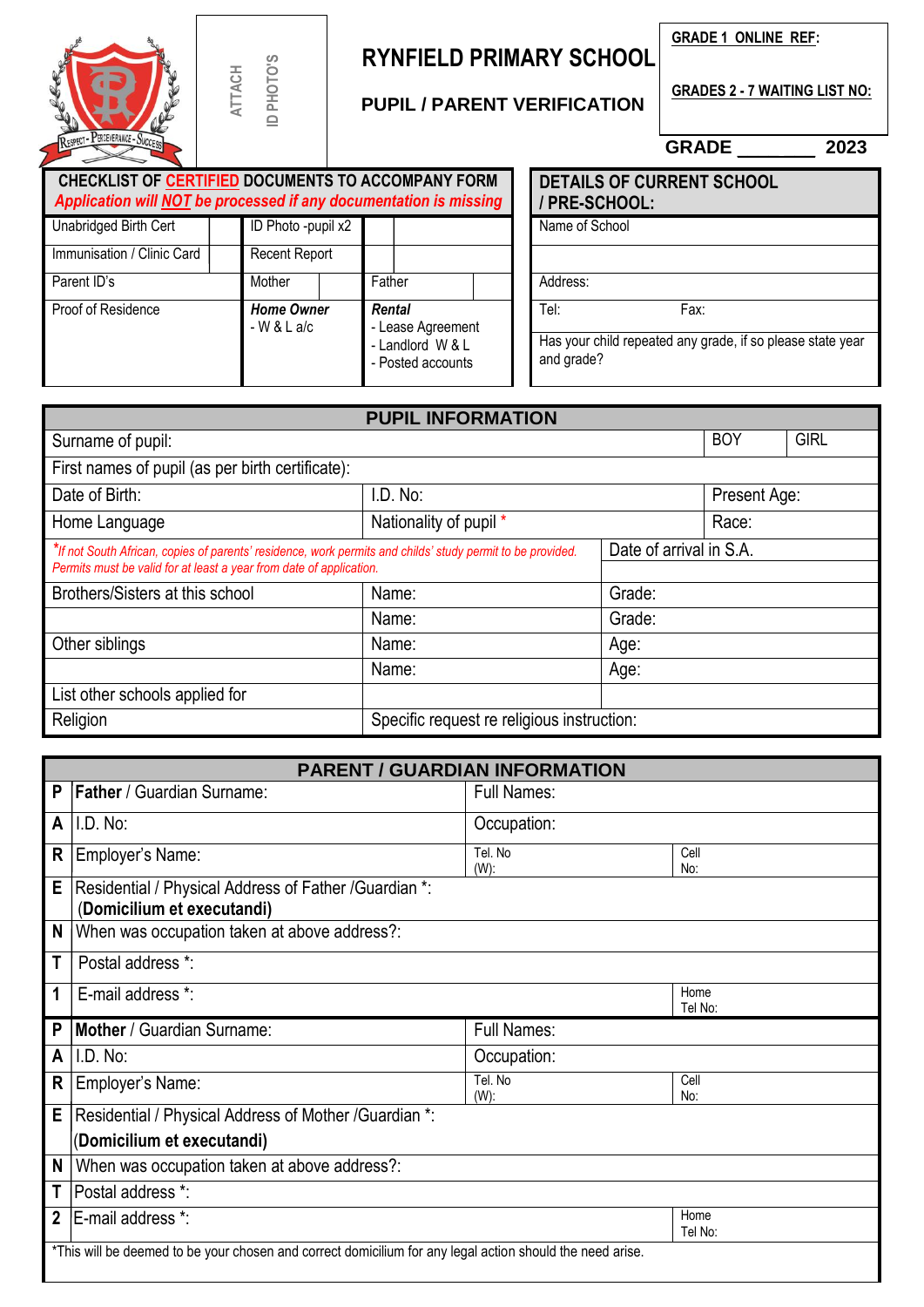| <b>MARITAL STATUS</b>                                                                                                                                                                                                 |                                                                                                     |           |                                                              |          |            |        |            |
|-----------------------------------------------------------------------------------------------------------------------------------------------------------------------------------------------------------------------|-----------------------------------------------------------------------------------------------------|-----------|--------------------------------------------------------------|----------|------------|--------|------------|
| Marital                                                                                                                                                                                                               | Married                                                                                             |           | Separated                                                    | Divorced | Widow / er | Single | Common Law |
| status:                                                                                                                                                                                                               | In.                                                                                                 | Out of    |                                                              |          |            |        |            |
|                                                                                                                                                                                                                       | community                                                                                           | community |                                                              |          |            |        |            |
|                                                                                                                                                                                                                       |                                                                                                     |           | If parents are divorced, who has legal custody of the child: |          |            |        |            |
|                                                                                                                                                                                                                       | If parents are divorced / separated, with whom does the child reside (live with):                   |           |                                                              |          |            |        |            |
| If divorced, kindly note that both parents are still liable for school fee payment, irrespective of any court settlement /<br>agreement between the parties. (Attach a copy of divorce decree / settlement agreement) |                                                                                                     |           |                                                              |          |            |        |            |
|                                                                                                                                                                                                                       | Any other information you feel is of importance (step-parents, divorce pending, adopted child etc.) |           |                                                              |          |            |        |            |
|                                                                                                                                                                                                                       |                                                                                                     |           |                                                              |          |            |        |            |

| <b>GENERAL INFORMATION</b>                                      |  |  |  |
|-----------------------------------------------------------------|--|--|--|
| Does your child have any allergies:                             |  |  |  |
| Physical problems                                               |  |  |  |
| (include certificates / doctor's note if possible:              |  |  |  |
| Learning problems (include documentation):                      |  |  |  |
| Does your child require medication (i.e. insulin, Ritalin etc.) |  |  |  |
| Has your child ever received professional assistance ie OT,     |  |  |  |
| Speech Therapy / Assessments / Psychotherapy /                  |  |  |  |
| Counselling?                                                    |  |  |  |
| Please provide details.                                         |  |  |  |

## **INFORMATION VERIFICATION**

*The provision of falsified information will lead to legal action being taken against the applicant and deregistration and consequent placement at relevant schools. Application will be declared Null and Void.*

| I hereby authorise Rynfield Primary School to carry out an ITC TransUnion Credit check, to verify any information stated, |  |  |
|---------------------------------------------------------------------------------------------------------------------------|--|--|
| should it be deemed necessary to do so.                                                                                   |  |  |

| Parent 1 (Full name) | Signature: | Date: |
|----------------------|------------|-------|
| Parent 2 (Full name) | Signature: | Date: |

## **PROTECTION OF PERSONAL INFORMATION**

*We as parents and/or the applicant accept that the information provided to the school was given voluntarily and that the school may:* 

- Store the data in its files and electronic systems;
- Send documentation via your child; via sms, e-mail, fax, post or hand delivery
- Generate academic, attendance, behavioural and other school-related records;
- Use both the provided and generated data for purposes of providing services relevant to the enrolment of the applicant at the school (including, but not limited to contacting parents; placing the applicant in a class to best advantage; entering him/her in exams, competitions, leagues and the like; updating the school roll and alumni register; and researching and reporting on school demographics or performances);
- Pass it on where required to do so as part of school reports, testimonials and confidential reports, and for statistical or research purposes, or when legally required to do so.

| Parent 1 (Full name) | Signature: | Date: |
|----------------------|------------|-------|
| Parent 2 (Full name) | Signature: | Date: |